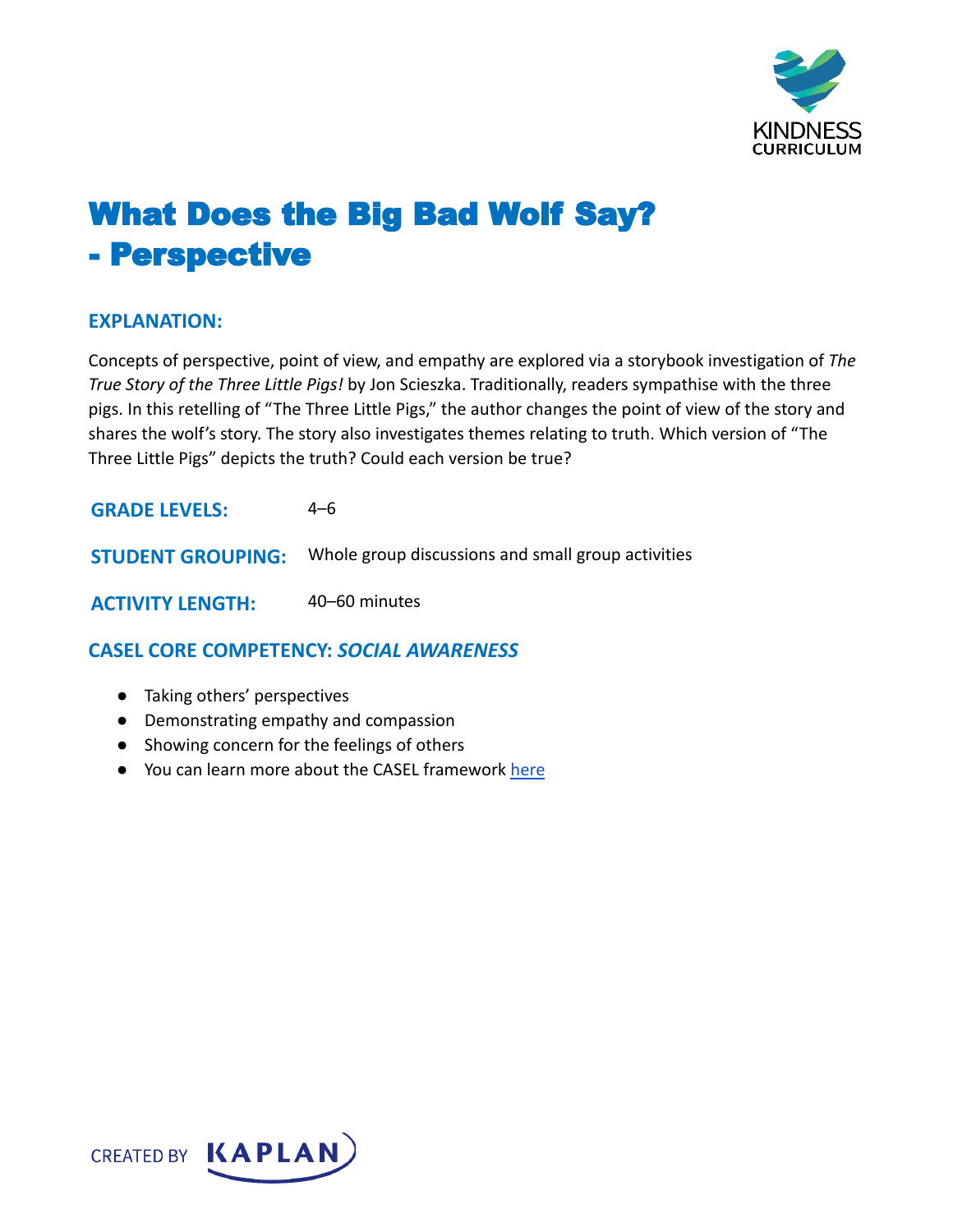## **SCOPE OF TASK:**

- 1. Activate students' prior knowledge by asking for volunteers to share their recollections of the traditional version of "The Three Little Pigs."
- 2. Read an original version of "The Three Little Pigs."
- 3. Write the key elements of the story, as shared by students, on chart paper.
- 4. Explain that you will read another version of the story: *The True Story of The Three Little Pigs!* Or click on the link to hear the story narrated:



- 5. Discuss how this story is told by the wolf and the original story is told by the pigs—two different perspectives of the same story.
- 6. Break students into small groups to create a Venn diagram listing the different points of views that the wolf and the pigs have in the different versions of the stories.